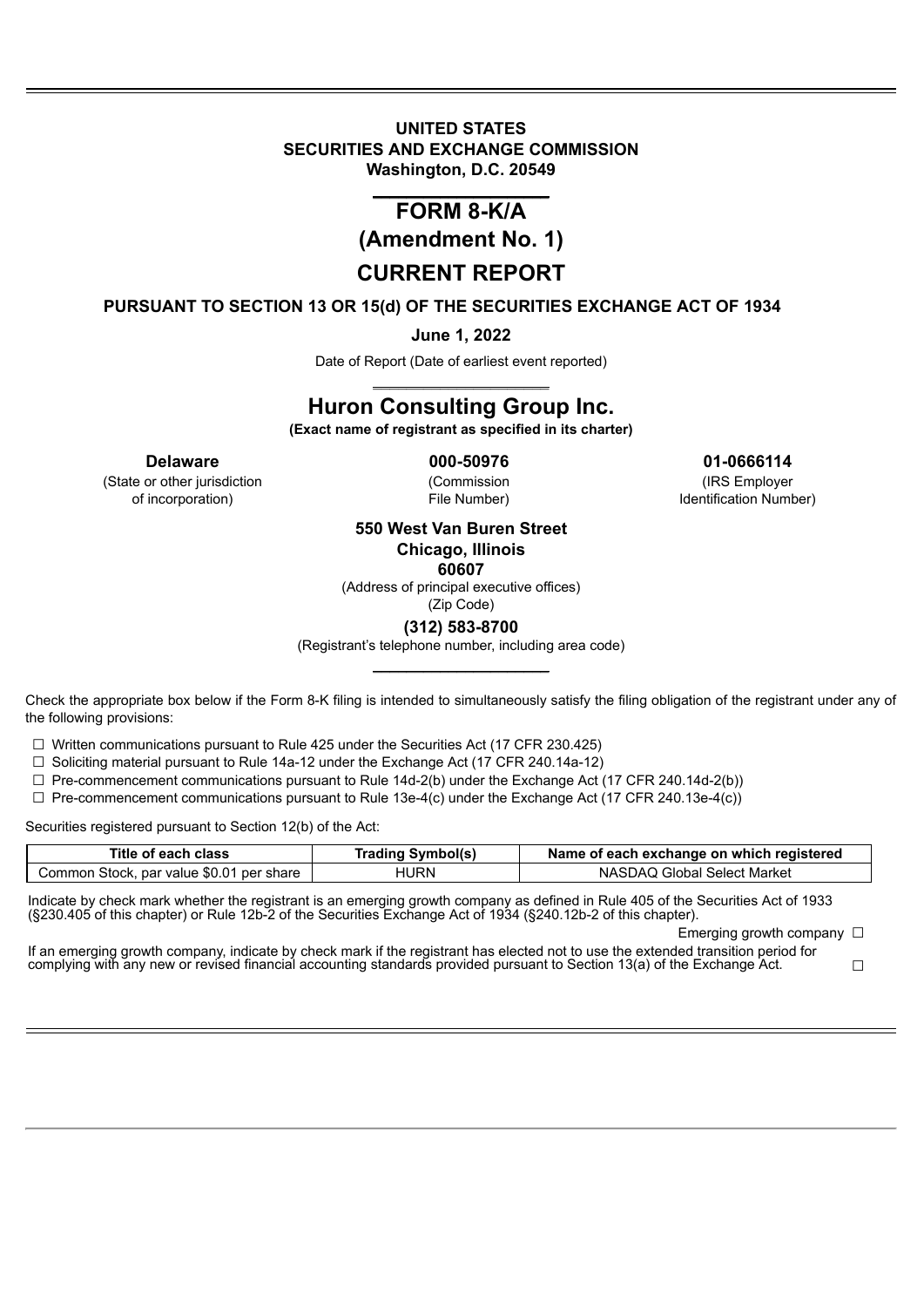#### **Explanatory Note**

This Amendment No. 1 on Form 8-K/A amends the Current Report on Form 8-K of Huron Consulting Group Inc. (the "Company") filed on June 7, 2022 (the "Original Form 8-K"). The Original Form 8-K reported the announcement of J. Ronald Dail to succeed C. Mark Hussey as Chief Operating Officer effective July 1, 2022, and provided a description of the material terms of the Senior Management Agreement entered into with Mr. Dail on June 1, 2022. The purpose of this Amendment is to disclose additional compensation information for Mr. Dail, which was approved by the Compensation Committee of the Company's Board of Directors (the "Compensation Committee") on June 22, 2022. No other changes have been made to the Original Form 8-K.

#### **Item 5.02. Departure of Directors or Certain Officers; Election of Directors; Appointment of Certain Officers; Compensatory Arrangements of Certain Officers.**

#### Senior Management Agreement for J. Ronald Dail

On June 1, 2022, in connection with the appointment of Mr. Dail as Chief Operating Officer of the Company, the Company entered into a Senior Management Agreement with Mr. Dail, effective July 1, 2022 (the "Dail Agreement"). Mr. Dail will continue to be eligible to receive a 2022 annual cash bonus and equity awards subject to the achievement of predetermined objectives for the Healthcare practice, prorated for his time served as managing director in the Healthcare practice in 2022, as well as certain other bonus programs to be paid beyond 2022 based on his performance while serving as a managing director in the Healthcare practice.

Set forth below is a brief description of the material terms of the Dail Agreement:

*Term*: Pursuant to the Dail Agreement, Mr. Dail's employment by the Company will continue until such time as either Mr. Dail or the Company terminates his employment pursuant to the terms of the Dail Agreement.

*Base Salary*: The Dail Agreement entitles Mr. Dail to an annual base salary. The amount of such base salary is not specified in the Dail Agreement. The Chief Executive Officer of the Company and the Compensation Committee will review Mr. Dail's compensation annually, based on his performance and the Company's other compensation policies. Mr. Dail's base salary may not be reduced without his consent unless such reduction is part of a comparable overall reduction for members of senior management of the Company. Effective July 1, 2022, Mr. Dail's base salary will be \$650,000.

*Annual Bonus*: Each calendar year, Mr. Dail will be eligible for an annual bonus in an amount determined by the Compensation Committee based on the Company's and Mr. Dail's performance and the Company's compensation policies. Effective July 1, 2022, Mr. Dail's annual target bonus is 90% of his base salary (\$585,000), subject to the achievement of predetermined objectives and prorated for his time served as Chief Operating Officer in 2022.

*Equity Awards*: Mr. Dail will generally be eligible to participate in the Company's equity plans, with the amount and terms of any equity awards being in the sole discretion of the Compensation Committee based on the Company's and Mr. Dail's performance and the Company's compensation policies. Effective July 1, 2022, Mr. Dail's annual target equity award is 125% of his base salary (\$812,500), subject to the achievement of predetermined objectives and prorated for his time served as Chief Operating Officer in 2022.

*Other Benefits*: Mr. Dail will be eligible to participate in the Company's various health and welfare benefit plans for its similarlysituated key management employees.

*Post-Termination Payments*: If Mr. Dail's employment is terminated by the Company without Cause (as defined in the Dail Agreement) or he resigns for Good Reason (as defined in the Dail Agreement), Mr. Dail will be entitled to: (i) severance pay in an amount equal to the sum of Mr. Dail's annual base salary and the target bonus for the year of termination or resignation; (ii) continuation of medical benefits for twelve (12) months upon the same terms as exist from time to time for active similarlysituated executives of the Company; and (iii) an amount in cash equal to the annual bonus that Mr. Dail would have earned for the year of termination or resignation had he remained employed for the year in which his termination or resignation occurs based on satisfaction of Company performance targets, prorated for the number of completed days of employment during the year of termination or resignation.

*Death or Permanent Disability:* If Mr. Dail's employment is terminated due to Mr. Dail's death or permanent disability, then Mr. Dail or Mr. Dail's estate will be entitled to (i) payment of Mr. Dail's base salary through the date of termination; (ii) an amount in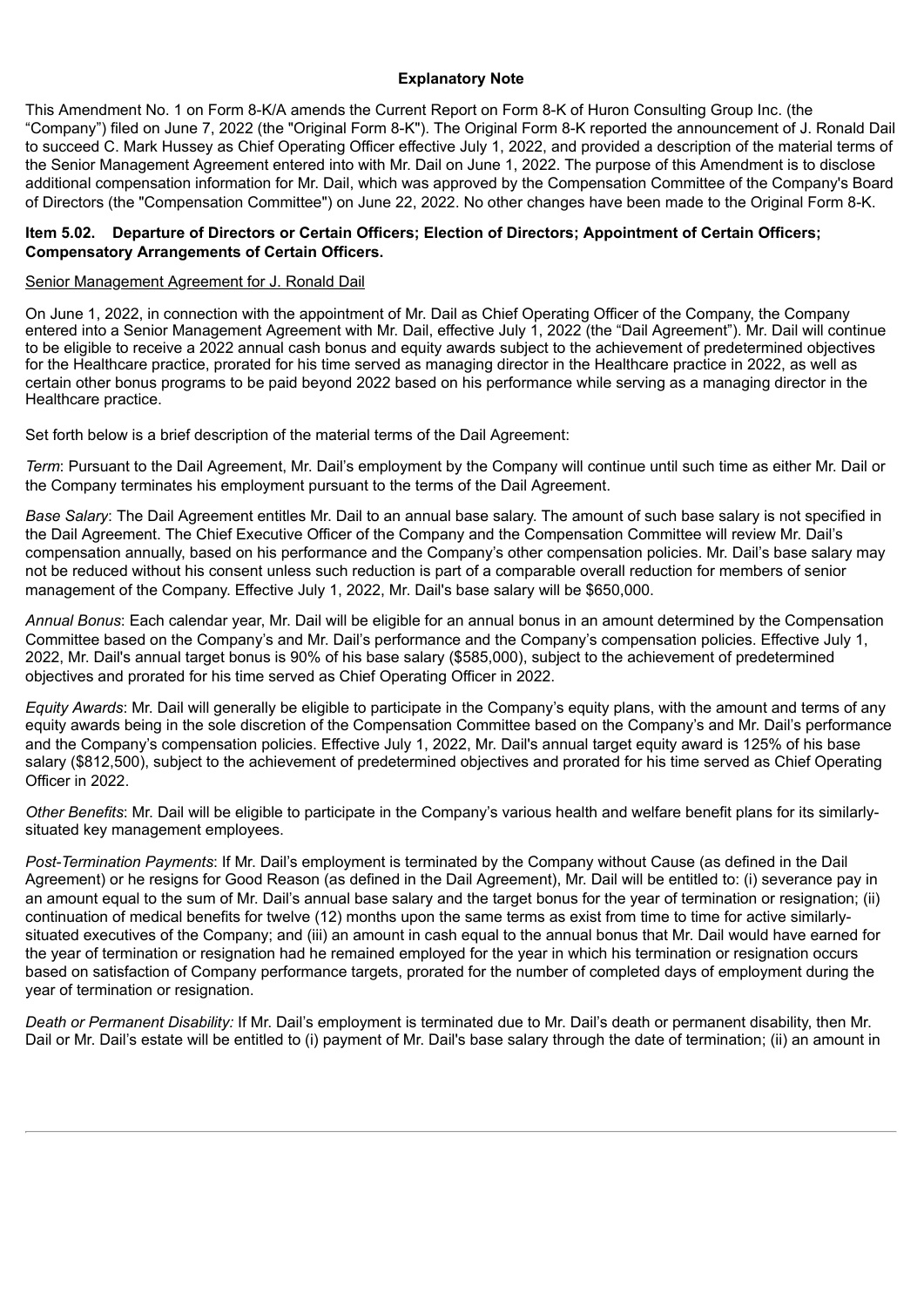cash equal to the annual bonus that Mr. Dail would have earned for the year of his death or disability, prorated for the number of completed days of employment during that year; (iii) continuation of medical benefits for Mr. Dail and his eligible dependents upon the same terms as exist immediately prior to the termination of employment for similarly-situated active executives of the Company for the six (6)-month period immediately following the termination of employment; and (iv) full vesting of any outstanding time based equity awards granted to Mr. Dail.

*Change of Control*: If (i) Mr. Dail's employment is terminated by the Company without Cause or if he resigns for a Change of Control Good Reason (as defined in the Dail Agreement), in either case, within two (2) years following a Change of Control (as defined in the Dail Agreement) or (ii) Mr. Dail reasonably demonstrates that his termination by the Company (or an event which, had it occurred after a Change of Control, would have constituted a Change of Control Good Reason) prior to a Change of Control was attributable to, or intended to facilitate, a Change of Control or was at the request of a third party acting to effect a Change of Control, and a Change of Control actually occurs within twelve (12) months of such termination or resignation (each of (i) and (ii), a "Qualifying Termination"), then Mr. Dail will be entitled to: (a) cash equal to one and one-half (1.5) times the sum of his annual base salary and target bonus for the year of termination or resignation; (b) cash equal to the target amount of his annual bonus for the year of termination or resignation, prorated based on the number of days employed in the year of termination or resignation; (c) full vesting of any outstanding equity grants that were awarded at or prior to the time of the Change of Control; and (d) continuation of medical benefits for eighteen (18) months following the date of such termination or resignation upon the same terms as exist for him immediately prior to the termination or resignation date. In addition, in the case of a Qualifying Termination that occurs prior to a Change of Control, Mr. Dail will be provided with a cash payment equal to the difference between (i) the amount of the premium paid by him for continuation of medical benefits under COBRA between the date of the Qualifying Termination and the date of the Change of Control and (ii) the amount of the premium that Mr. Dail would have paid for continuation of medical benefits during such period had his coverage been continued during such period upon the same terms as existed for him immediately prior to the termination or resignation date. The receipt of the benefits described in this paragraph is conditioned on Mr. Dail's compliance with the covenants, warranties, representations and agreements set forth in Dail Agreement, as well as his execution and acceptance of the terms and conditions of a general release in the standard form used by the Company.

The Dail Agreement further provides that if any amount, right or benefit paid or payable to Mr. Dail under the Dail Agreement or any other plan, program or arrangement would constitute an "excess parachute payment" under Section 280G of the Internal Revenue Code of 1986, as amended (the "Code"), subject to the excise tax imposed by Section 4999 of the Code, then the amount of payments payable to Mr. Dail under the Dail Agreement will be reduced to the extent necessary so that no portion of such payments is subject to such excise tax.

The foregoing description of the terms of the Dail Agreement does not purport to be a complete description of the Dail Agreement and is qualified in its entirety by reference to the text of the Dail Agreement, which is attached as Exhibit 10.1 to the Original Form 8-K and is incorporated by reference into this Item 5.02.